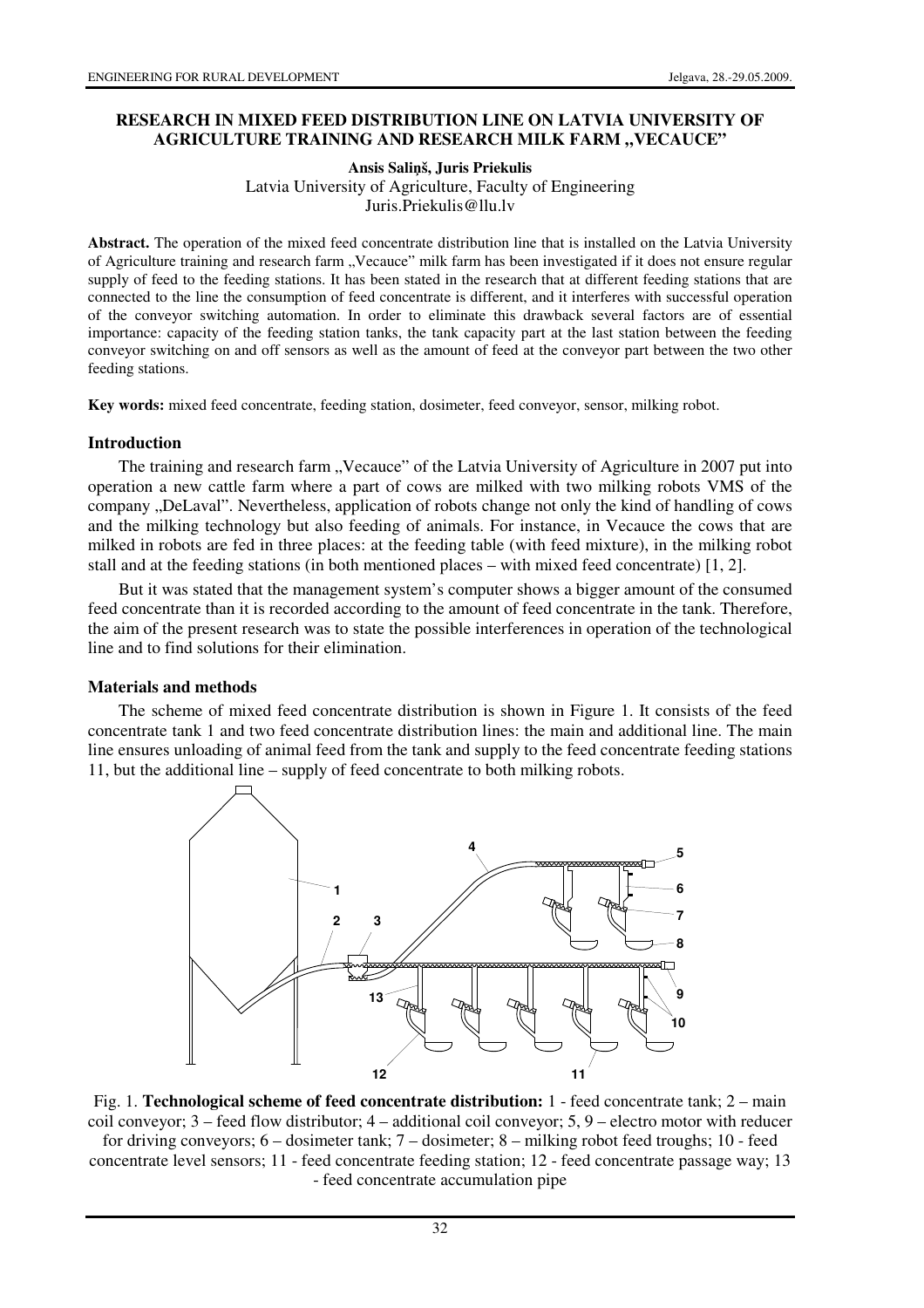Both lines use feed concentrate distribution stations of equal construction. They consist of a screw type dosimeter 7, dosimeter tank 6, feed concentrate passage way 11 and feed trough 8. Only the capacity of the dosimeter tanks used in both lines differ being larger for the milking robot feeding stalls.

When the cows are eating, feed concentrate is taken from the dosimeter tank of every corresponding station. Therefore, the amount of feed in these tanks gradually decreases. In order to ensure automatic refilling of feed, the feed concentrate distribution line is equipped with corresponding level sensors 10 that trace the amount of feed concentrate in the last tank of the corresponding line and give orders for switching on and off of the feed supply coil conveyors 2, 4. Thus, the feed level in the last dosimeter tank (feed accumulation pipe) periodically changes in the frame from the upper level sensor to the lower sensor, but in all the other dosimeters – from the top of the tank to its partly or full emptying (if it is not repeatedly filled by the conveyor).

In previous experiments we have stated that cows are using the first two feeding stations most often (counting from the side of the feed concentrate tank) as they are closer to the entrance into the feed concentrate feeding zone. Therefore, a situation is possible that in the last station where the feed level sensors are located there is still some feed left, but in the others it has already been consumed and not refilled.

In order to prove the possibility of such hypothesis theoretical as well as experimental research was carried out.

The amount of feed concentrate necessary for every cow, that is fed in the feed distribution stations, is calculated by robot software VMS Mgnt Alpro, using the formula

$$
M_b = \frac{Q_d \cdot t}{24},\tag{1}
$$

where  $M_b$  – amount of feed necessary for the corresponding cow in the given moment, kg; *Qd* – planned amount of mixed feed concentrate for the corresponding cow, kg/24 hours *t* – period of time since the corresponding cow has last visited any of the feeding stations, h.

The amount of feed concentrate that accumulates and moves along different places of the technological line can be calculated according to the situation given in Figure 2.



Fig. 2. **Feed concentrate supply line calculation scheme:** 1 – coil conveyor; 2 – drive electro motor with reducer;  $3 -$  feed level sensor;  $4, 5 -$  feed concentrate dosimeters;  $6 -$  feed accumulation pipe

The amount of feed to be accumulated in one feed concentrate station (except the last one)

$$
V_{st} = \frac{l_u \cdot \pi \cdot d_u^{2}}{4 \cdot 10^6} \cdot k \,,
$$
 (2)

where  $V_{st}$  – capacity of one feed concentrate station, l;

 $l<sub>u</sub>$  – length of feed concentrate stand feed accumulation pipe, mm;

 $d<sub>u</sub>$  – diameter of feed concentrate stand feed accumulation pipe, mm;

*k* – accumulation pipe filling coefficient,  $k \approx 0.9$ .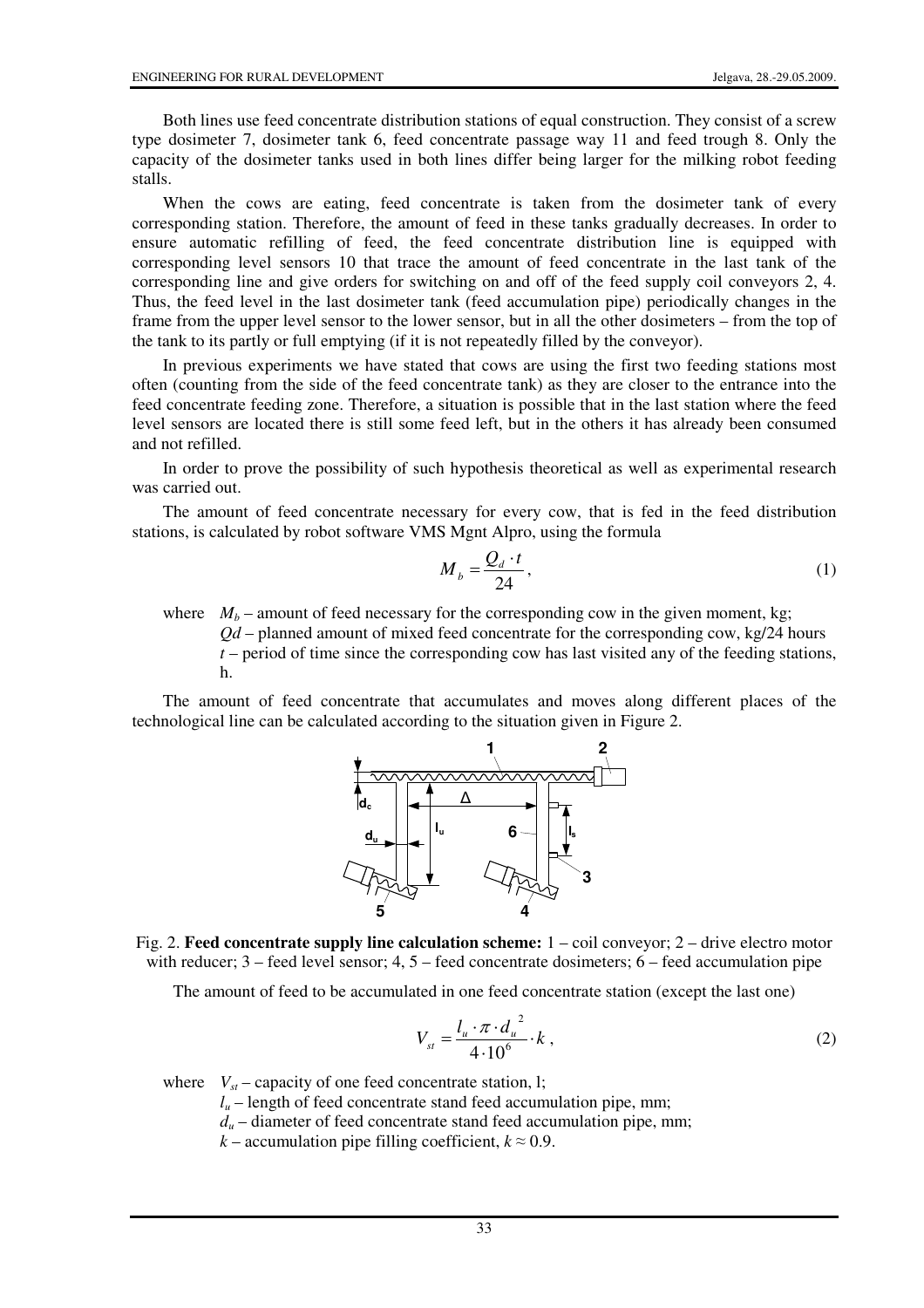The amount of mixed feed concentrate that accumulates in one meter long section of the coil conveyor

$$
V_{\text{liet}} = (V_c - V_s),\tag{3}
$$

where  $V_c$  – capacity of conveyor pipe calculating on one meter length,  $1/m$ ;

 $V_s$  – capacity of the part taken up by the coil calculating on one meter conveyor length,  $1/m$ .

$$
V_c = \frac{\pi \cdot d_c^2}{4 \cdot 10^6} \cdot k \tag{4}
$$

where  $V_c$  – capacity of feed concentrate conveyor pipe,  $1/m$ ;  $d_c$  – conveyor pipe diameter, mm.

The capacity taken up by the conveyor coil is approximately

$$
V_s = \frac{a_s \cdot b_s \cdot l_s}{10^9} \tag{5}
$$

where  $V_s$  – capacity taken up by the coil in one meter long conveyor pipe space, litres;

 $a_s$  – width of one coil side, mm;

 $b_s$  – height of one coil side, mm;

 $l_s$  – full length of coil in one meter long conveyor space, mm.

The full length of the coil is calculated according to the formula::

$$
l_s = \frac{1000}{s} \sqrt{\left(\pi (d_c - b_s)^2 + s^2\right)},\tag{6}
$$

where  $d_c$ - inner diameter of the coil conveyor, mm;

 $b_s$  – width of the conveyor coil, mm;

 *s* – conveyor coil step, mm.

Productive capacity of coil conveyor between two feed dosimeters

$$
V_l = V_{lietd} \cdot \Delta \t{,} \t(7)
$$

where  $V_l$  – productive conveyor capacity between two feed concentrate accumulation pipes, 1;  *Vlietd* – productive capacity of one meter long conveyor section, l;

∆ – distance between proximal accumulation pipes, m, on Vecauce farm *l* = 1,07m.

The amount of feed concentrate that can be in the last (fifth) station accumulation pipe between both sensors can be calculated according to the formula

$$
V_{st5} = V_{st} \cdot \psi = V_{st} \cdot \frac{l_s}{l_u} \tag{8}
$$

where  $V_{\text{gt}}$  – capacity of the fifth feeding station accumulation pipe between switching on and off sensors, l;

 $V_{st}$  – total capacity of feed accumulation pipe, l;

 $\Psi$  – coefficient evaluating what part of the feed accumulation pipe total capacity is taken up by its capacity between both sensors;

 $l_s$  – distance between both sensors in feed accumulation pipe, mm.

Switching on the conveyor, feed in turn fills the feed accumulation pipes of the first, second, third etc. stations. But at the beginning in all feed accumulation pipes except the first one also a part of feed that is in the conveyor part up to the previous accumulation pipe also falls in. Besides, in the last accumulation pipe this part of feed after falling in cannot reach the highest level sensor as in that case the feed supply conveyor will be stopped.

In order to state the filling in of the last feed concentrate pipe with feed just after switching on the coil conveyor (in the zone between both sensors) the following formula can be used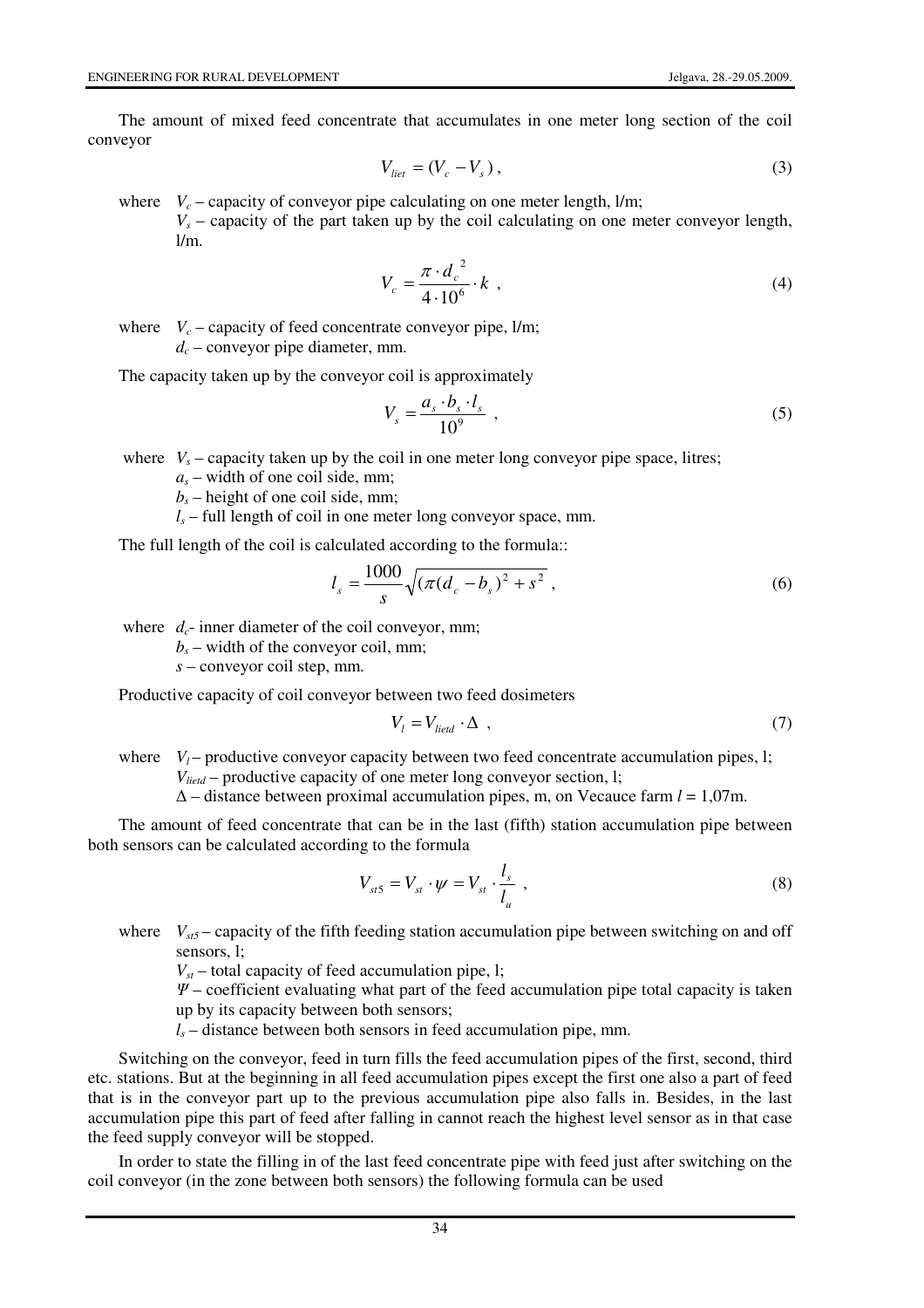$$
\gamma = \frac{V_{st5} - V_l}{V_{st5}} \cdot 100 \,, \tag{9}
$$

where  $\gamma$  – coefficient evaluating what part of the feed concentrate accumulation pipe between the sensors stays unfilled after feed has fallen in from the conveyor pipe space (just after switching in the conveyor), %

Considering that with the conveyor working in automatic regime the feed accumulation pipe in the last dosimeter fills by the volume in the inter-sensor zone, in all the other stations the supplied amount of feed cannot exceed the following margin

$$
M_f = \frac{M_5}{\psi},\tag{10}
$$

where  $M_f$  – maximally possible amount of the rationed feed concentrate in one of the four first feeding stations, kg;

 $M_5$  – amount of feed concentrate rationed in the last feeding station, kg.

The error shown by the computer on rationing feed that has occurred in one of the feeding stations can be calculated according to the formula

$$
\lambda = \frac{M_{izsn} - M_f}{M_f} \cdot 100\,,\tag{11}
$$

where  $\lambda$  – feed rationing error, %;

 $M_{izsn}$  – maximal rationed amount of feed concentrate shown by the computer in one of the stations, kg.

The necessary for calculations mixed feed concentrate rationing line constructive parameters were measured in Vecauce, but the information on the consumed amount of feed concentrate at feeding stations was obtained from the computer of the milking robot control system. For this purpose selection of information was done by the software VMS Mgmt [3], after that these data were processed by the software MS Excel.

#### **Results and discussion**

The research in the operation of the feed concentrate distribution line that was carried out in Vecauce proved that in different feeding stations the consumption of feed is different (Figure 3).





At stations 1 and 2 that are opposite the gates along which the cows enter the feed concentrate feeding zone 2.3-2.5 times larger amount of feed is consumed than at the last feeding station.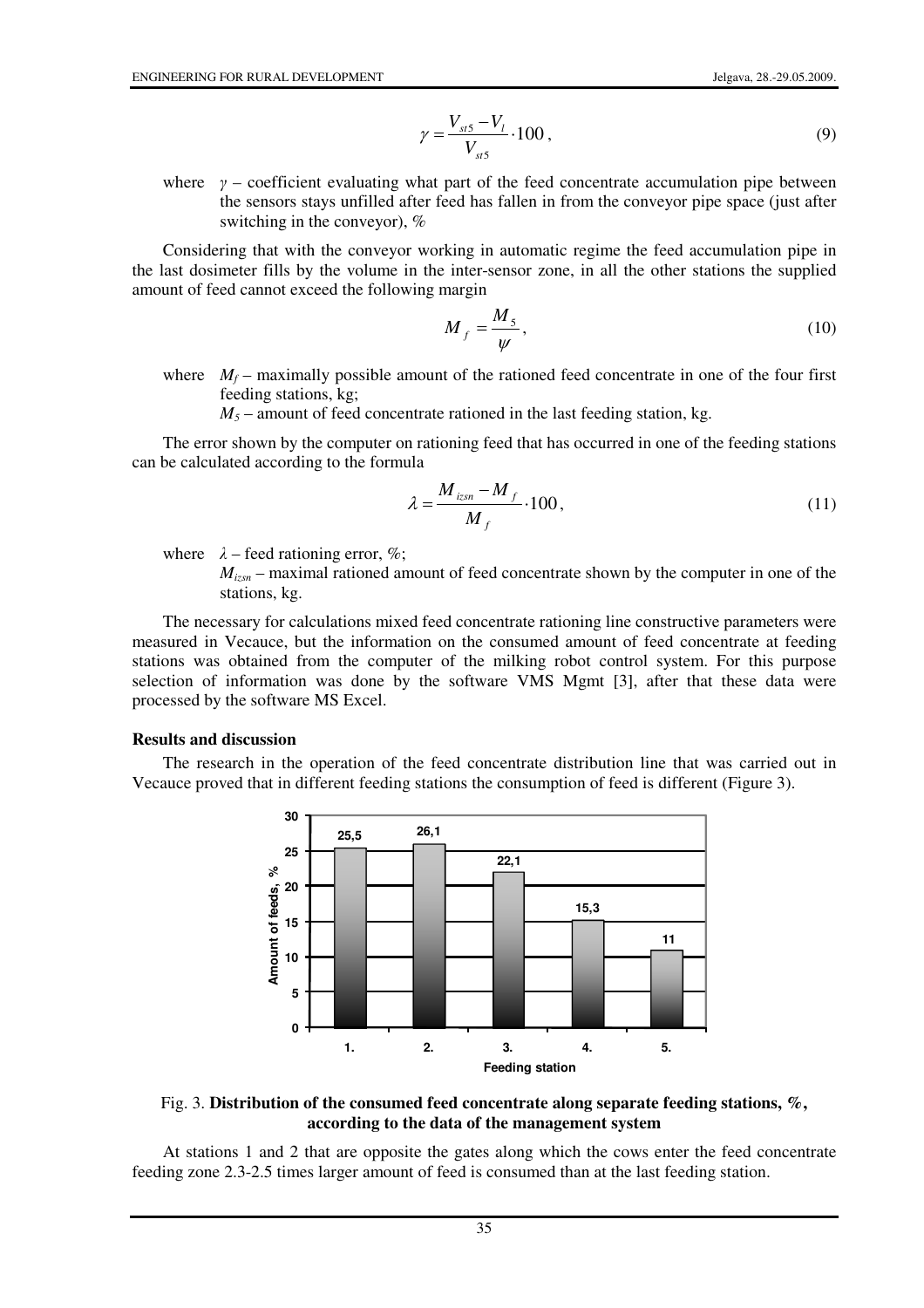The total view how the amount of the rationed feed shown by the computer and the actually possible supplied amount (considering the formula 10) have changed can be seen in Figure 4. From that a conclusion can be drawn that wrongly rationed feed is shown by the computer only for the first two feeding stations, that is, those which are visited most.



Fig. 4. **Actually supplied and shown by the computer amount of feed concentrate at feeding stations:** 1, 2, 3, 4, 5 – rationed amount of feed correspondingly at the first, second, third, fourth and fifth stations, 6 – actually possible amount of rationed feed

The error in feed rationing shown by the computer that has been calculated according to formula 11 is shown in Figure 5. Comparing Figure 4 and Figure 5 it can be seen that the necessary amount of feed concentrate was not supplied on the days when it was not fed by the feeding conveyor sufficiently. Besides, sufficient amount of feed was not rationed approximately in a half of the days included in the experiment, but the maximal deficiency of feed has reached even up to 20 %.



Fig. 5. **Amount of feed concentrate not rationed at separate days of the experiment**

Applying the above mentioned methods it was calculated that in the case of Vecauce, when the feed concentrate conveyor switches on, the inter-sensor space of the last feeding station is filled in the amount of 78 %.

Therefore, the distance between the sensors  $l_s$  could be reduced by 15 %. It would increase the frequency of the conveyor switching on without creating a situation that in the inter-sensor space that